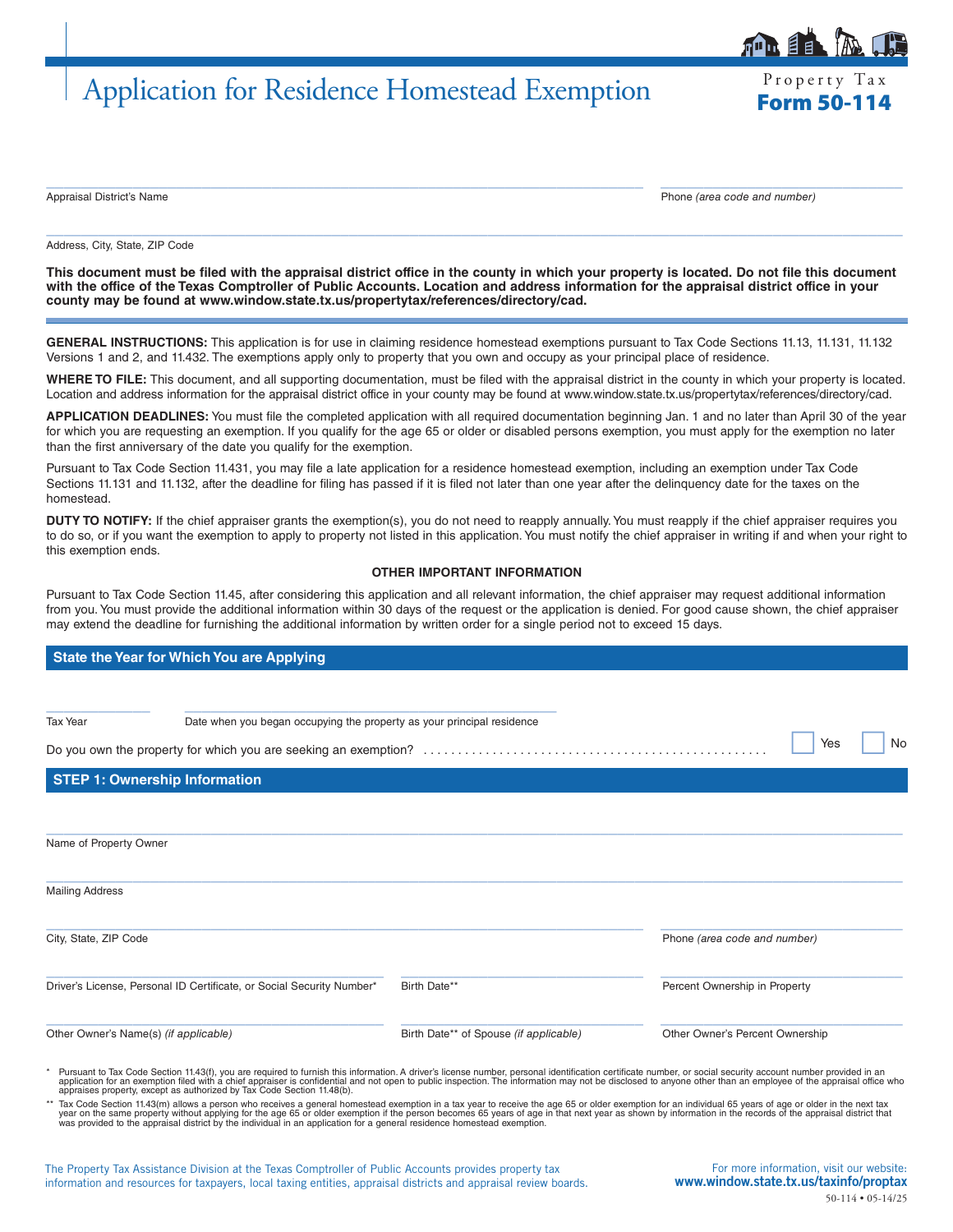

## **STEP 2: Property Information**

Address, City, State, ZIP Code

| $r$ and $\cos$ , $\cos$ , $\cos$ , $\sin$ $\cos$                                               |                                              |       |
|------------------------------------------------------------------------------------------------|----------------------------------------------|-------|
| Legal Description (if known)                                                                   | Appraisal District Account Number (if known) |       |
| Number of acres (not to exceed 20) used for residential occupancy of the structure if both the |                                              | acres |
|                                                                                                |                                              |       |

 $\_$  , and the set of the set of the set of the set of the set of the set of the set of the set of the set of the set of the set of the set of the set of the set of the set of the set of the set of the set of the set of th

MANUFACTURED HOME: Make, model and identification number

#### **STEP 3: Exemption Types and Tax Limitation**

Brief descriptions of qualifications for the exemptions listed are provided under each listing; however, to obtain complete information, you should consult the Tax Code. If your appraisal district has not provided with this application a list of taxing units served by the appraisal district with all residence homestead exemptions each taxing unit offers, you may call the appraisal district to determine what homestead exemptions are offered by your taxing units.

 **GENERAL RESIDENCE HOMESTEAD EXEMPTION** (Tax Code Section 11.13): You may qualify for this exemption if for the current year and, if filing a late application, for the year for which you are seeking an exemption: (1) you owned this property on January 1; (2) you occupied it as your principal residence on January 1; and (3) you and your spouse do not claim a residence homestead exemption on any other property.

 **DISABLED PERSON EXEMPTION** (Tax Code Section 11.13(c), (d)): You may qualify for this exemption if you are under a disability for purposes of payment of disability insurance benefits under Federal Old-Age, Survivors, and Disability Insurance. You can't receive an age 65 or older exemption if you receive this exemption.

 **AGE 65 OR OLDER EXEMPTION** (Tax Code Section 11.13(c), (d)): You may qualify for this exemption if you are 65 years of age or older. You may qualify for the year in which you become age 65. You cannot receive a disability exemption if you receive this exemption.

 **SURVIVING SPOUSE OF INDIVIDUAL WHO QUALIFIED FOR AGE 65 OR OLDER EXEMPTION UNDER TAX CODE Section 11.13(d)** (Tax Code Section 11.13(q)): You may qualify for this exemption if: (1) your deceased spouse died in a year in which he or she qualified for the exemption under Tax Code Section 11.13(d); (2) you were 55 years of age or older when your deceased spouse died; and (3) the property was your residence homestead when your deceased spouse died and remains your residence homestead. You can't receive this exemption if you receive an exemption under Tax Code Section 11.13(d).

#### Name of Deceased Spouse Date of Death Control of Death Control of Death Control of Death Date of Death Control of Death Control of Death Control of Death Control of Death Control of Death Control of Death Control of Death

 **100% DISABLED VETERANS EXEMPTION** (Tax Code Section 11.131): You may qualify for this exemption if you are a disabled veteran who receives from the United States Department of Veterans Affairs or its successor: (1) 100 percent disability compensation due to a service-connected disability; and (2) a rating of 100 percent disabled or individual unemployability.

 $\_$  ,  $\_$  ,  $\_$  ,  $\_$  ,  $\_$  ,  $\_$  ,  $\_$  ,  $\_$  ,  $\_$  ,  $\_$  ,  $\_$  ,  $\_$  ,  $\_$  ,  $\_$  ,  $\_$  ,  $\_$  ,  $\_$  ,  $\_$  ,  $\_$  ,  $\_$  ,  $\_$  ,  $\_$  ,  $\_$  ,  $\_$  ,  $\_$  ,  $\_$  ,  $\_$  ,  $\_$  ,  $\_$  ,  $\_$  ,  $\_$  ,  $\_$  ,  $\_$  ,  $\_$  ,  $\_$  ,  $\_$  ,  $\_$  ,

SURVIVING SPOUSE OF DISABLED VETERAN WHO QUALIFIED FOR THE 100% DISABLED VETERAN'S EXEMPTION (Tax Code Section 11.131):<br>You may qualify for this exemption if you were married to a disabled veteran who qualified for an exem of his or her death and: (1) you have not remarried since the death of the disabled veteran and (2) the property was your residence homestead when the disabled veteran died and remains your residence homestead.

 $\mathcal{L}_\mathcal{L} = \{ \mathcal{L}_\mathcal{L} = \{ \mathcal{L}_\mathcal{L} = \{ \mathcal{L}_\mathcal{L} = \{ \mathcal{L}_\mathcal{L} = \{ \mathcal{L}_\mathcal{L} = \{ \mathcal{L}_\mathcal{L} = \{ \mathcal{L}_\mathcal{L} = \{ \mathcal{L}_\mathcal{L} = \{ \mathcal{L}_\mathcal{L} = \{ \mathcal{L}_\mathcal{L} = \{ \mathcal{L}_\mathcal{L} = \{ \mathcal{L}_\mathcal{L} = \{ \mathcal{L}_\mathcal{L} = \{ \mathcal{L}_\mathcal{$ 

#### Name of Deceased Spouse Date of Death Name of Deceased Spouse Date of Death Name of Death Date of Death Name of Death Date of Death Name of Death Name of Death Name of Death Name of Death Name of Death Name of Death Name o

**DONATED RESIDENCE HOMESTEAD OF PARTIALLY DISABLED VETERAN** (Tax Code Section 11.132, Version 1): You may qualify for this exemption if you are a disabled veteran with a disability rating of less than 100 percent and your charitable organization at no cost to you. Please attach all documents to support your request.

#### Percent Disability Rating

SURVIVING SPOUSE OF DISABLED VETERAN WHO QUALIFIED FOR THE DONATED RESIDENCE HOMESTEAD EXEMPTION (Tax Code<br>Section 11.132, Version 1): You may qualify for this exemption if you were married to a disabled veteran who qualif Section 11.132 at the time of his or her death and: (1) you have not remarried since the death of the disabled veteran and (2) the property was your residence homestead when the disabled veteran died and remains your residence homestead. Please attach all documents to support your request.

 $\mathcal{L}_\mathcal{L} = \{ \mathcal{L}_\mathcal{L} = \{ \mathcal{L}_\mathcal{L} = \{ \mathcal{L}_\mathcal{L} = \{ \mathcal{L}_\mathcal{L} = \{ \mathcal{L}_\mathcal{L} = \{ \mathcal{L}_\mathcal{L} = \{ \mathcal{L}_\mathcal{L} = \{ \mathcal{L}_\mathcal{L} = \{ \mathcal{L}_\mathcal{L} = \{ \mathcal{L}_\mathcal{L} = \{ \mathcal{L}_\mathcal{L} = \{ \mathcal{L}_\mathcal{L} = \{ \mathcal{L}_\mathcal{L} = \{ \mathcal{L}_\mathcal{$ 

Name of Deceased Spouse Date of Death Case of Death Case of Death Case of Death Case of Death Case of Death Case of Death Case of Death Case of Death Case of Death Case of Death Case of Death Case of Death Case of Death Ca

SURVIVING SPOUSE OF MEMBER OF ARMED FORCES KILLED IN ACTION (Tax Code Section 11.132, Version 2): You may qualify for this exemption if you are the surviving spouse of a member of the United States armed services who is ki the death of the member of the armed services. Please attach all documents to support your request.

 $\mathcal{L}_\mathcal{L} = \{ \mathcal{L}_\mathcal{L} = \{ \mathcal{L}_\mathcal{L} = \{ \mathcal{L}_\mathcal{L} = \{ \mathcal{L}_\mathcal{L} = \{ \mathcal{L}_\mathcal{L} = \{ \mathcal{L}_\mathcal{L} = \{ \mathcal{L}_\mathcal{L} = \{ \mathcal{L}_\mathcal{L} = \{ \mathcal{L}_\mathcal{L} = \{ \mathcal{L}_\mathcal{L} = \{ \mathcal{L}_\mathcal{L} = \{ \mathcal{L}_\mathcal{L} = \{ \mathcal{L}_\mathcal{L} = \{ \mathcal{L}_\mathcal{$ 

Check if you seek to transfer a tax limitation from your previous residence homestead as provided by Tax Code Section 11.26(h) or 11.261(h).

Address of last residence homestead:

Previous Residence Address, City, State, ZIP Code

\_\_\_\_\_\_\_\_\_\_\_\_\_\_\_\_\_\_\_\_\_\_\_\_\_\_\_\_

For more information, visit our website: www.window.state.tx.us/taxinfo/proptax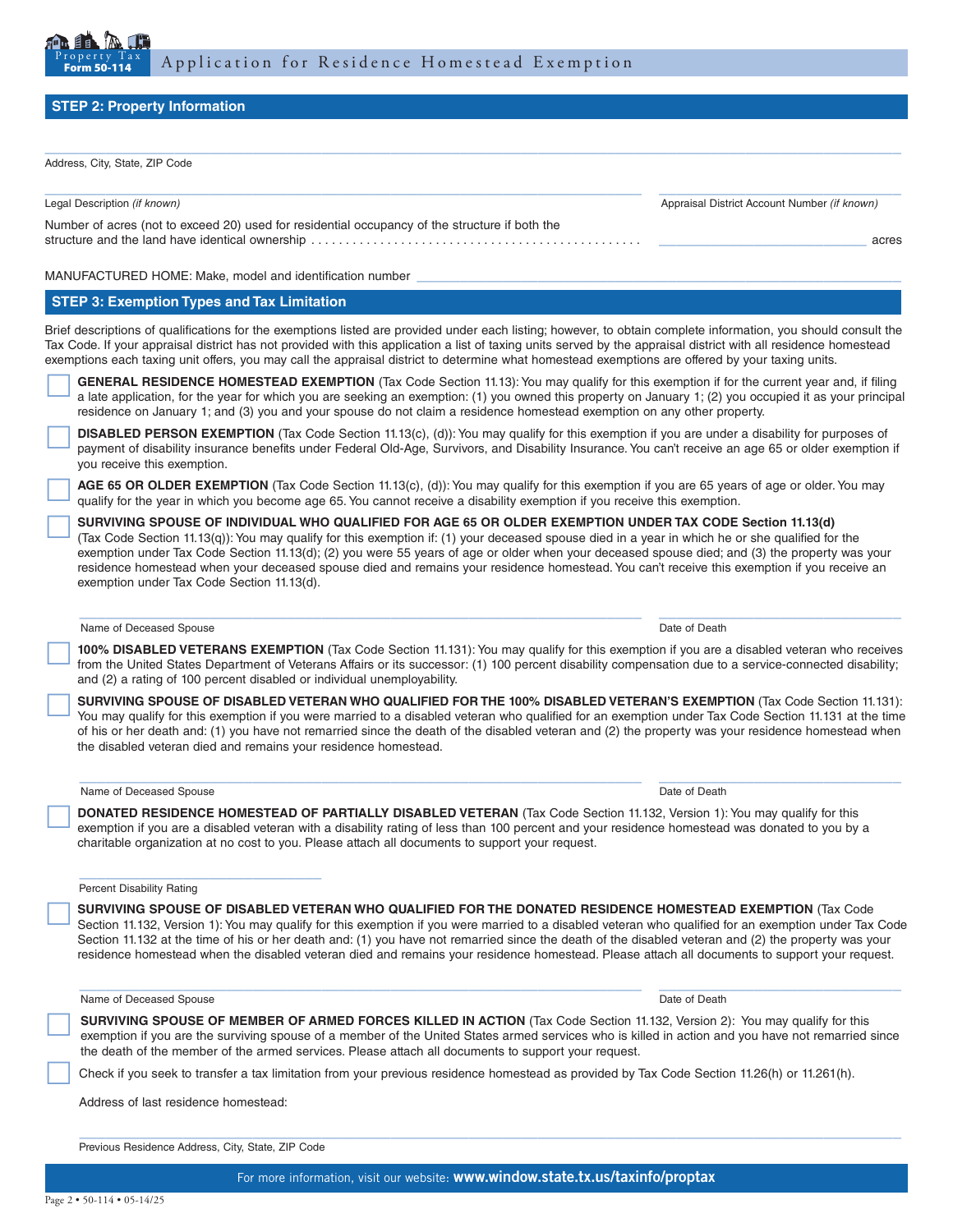## **STEP 4: Application Documents**

**Attach a copy of your driver's license or state-issued personal identification certificate. The address listed on your driver's license or stateissued personal identification certificate must correspond to the address of the property for which an exemption is claimed in this application. In certain cases, you are exempt from these requirements or the chief appraiser may waive the requirements.**

Indicate if you are exempt from the requirement to provide a copy of your driver's license or state-issued personal identification certificate:

I am a resident of a facility that provides services related to health, infirmity, or aging.

Name and Address of Facility

 I am certified for participation in the address confidentiality program administered by the Office of the Texas Attorney General under Subchapter C, Chapter 56, Code of Criminal Procedure.

 $\_$  ,  $\_$  ,  $\_$  ,  $\_$  ,  $\_$  ,  $\_$  ,  $\_$  ,  $\_$  ,  $\_$  ,  $\_$  ,  $\_$  ,  $\_$  ,  $\_$  ,  $\_$  ,  $\_$  ,  $\_$  ,  $\_$  ,  $\_$  ,  $\_$  ,  $\_$  ,  $\_$  ,  $\_$  ,  $\_$  ,  $\_$  ,  $\_$  ,  $\_$  ,  $\_$  ,  $\_$  ,  $\_$  ,  $\_$  ,  $\_$  ,  $\_$  ,  $\_$  ,  $\_$  ,  $\_$  ,  $\_$  ,  $\_$  ,

Indicate if you request that the chief appraiser waive the requirement that the address of the property for which the exemption is claimed corresponds to the address listed on your driver's license or state-issued personal identification certificate:

I am an active duty member of the armed services of the United States or the spouse of an active duty member. Attached are a copy of my military identification card or that of my spouse and a copy of a utility bill for the spouse's name.

 I hold a driver's license issued under Section 521.121(c) or 521.1211, Transportation Code. Attached is a copy of the application for that license to the Texas Department of Transportation.

#### **For an AGE 65 OR OLDER OR DISABLED PERSON exemption:**

In addition to the information identified above, an applicant for an age 65 or older or disabled exemption who is not specifically identified on a deed or other instrument recorded in the applicable real property records as an owner of the residence homestead must provide an affidavit (see last page) or other compelling evidence establishing the applicant's ownership of an interest in the homestead.

#### **For a 100% DISABLED VETERAN exemption:**

In addition to the information identified above, an applicant for a 100% disabled veteran's exemption or the surviving spouse of a disabled veteran who qualified for the 100% disabled veteran's exemption must provide documentation from the United States Department of Veterans Affairs or its successor indicating that the veteran received 100 percent disability compensation due to a service-connected disability and had a rating of 100 percent disabled or individual unemployability.

#### **For MANUFACTURED HOMES:**

For a **manufactured home** to qualify for a residence homestead, applicant must provide:

- 1) a copy of the statement of ownership and location for the manufactured home issued by the Texas Department of Housing and Community Affairs showing that the applicant is the owner of the manufactured home;
- 2) a copy of the purchase contract or payment receipt showing that the applicant is the purchaser of the manufactured home; **or**

3) a sworn affidavit (see last page) by the applicant indicating that:

- a) the applicant is the owner of the manufactured home;
- b) the seller of the manufactured home did not provide the applicant with a purchase contract; **and**
- c) the applicant could not locate the seller after making a good faith effort.

#### **STEP 5: Statement Regarding Cooperative Housing**

Do you have an exclusive right to occupy this unit because you own stock in a cooperative housing corporation? . . . . . . . . . . . . . . Yes No

## **STEP 6: Affirmation and Signature**

By signing this application, you state that the facts in this application are true and correct, that you do not claim a residence homestead exemption on another residence homestead in Texas and that you do not claim a residence homestead exemption on a residence homestead outside of Texas. Your signature on this application constitutes a sworn statement that you have read and understand the *Notice Regarding Penalties for Making or Filing an Application Containing a False Statement*.

|  | d another residence homestead<br>have not claimed. |
|--|----------------------------------------------------|
|  |                                                    |

exemption in Texas or another state, and all information provided in this application is true and correct."

Printed Name of Property Owner



Signature of Property Owner or Person Authorized to Sign the Application\* Date

 $\_$  , and the set of the set of the set of the set of the set of the set of the set of the set of the set of the set of the set of the set of the set of the set of the set of the set of the set of the set of the set of th

\* Only a person with a valid power of attorney or other court-ordered designation is authorized to sign the application on behalf of the property owner.

**NOTICE REGARDING PENALTIES FOR MAKING OR FILING AN APPLICATION CONTAINING A FALSE STATEMENT: If you make a false statement on this form, you could be found guilty of a Class A misdemeanor or a state jail felony under Penal Code Section 37.10.**

For more information, visit our website: www.window.state.tx.us/taxinfo/proptax

Form 50-114